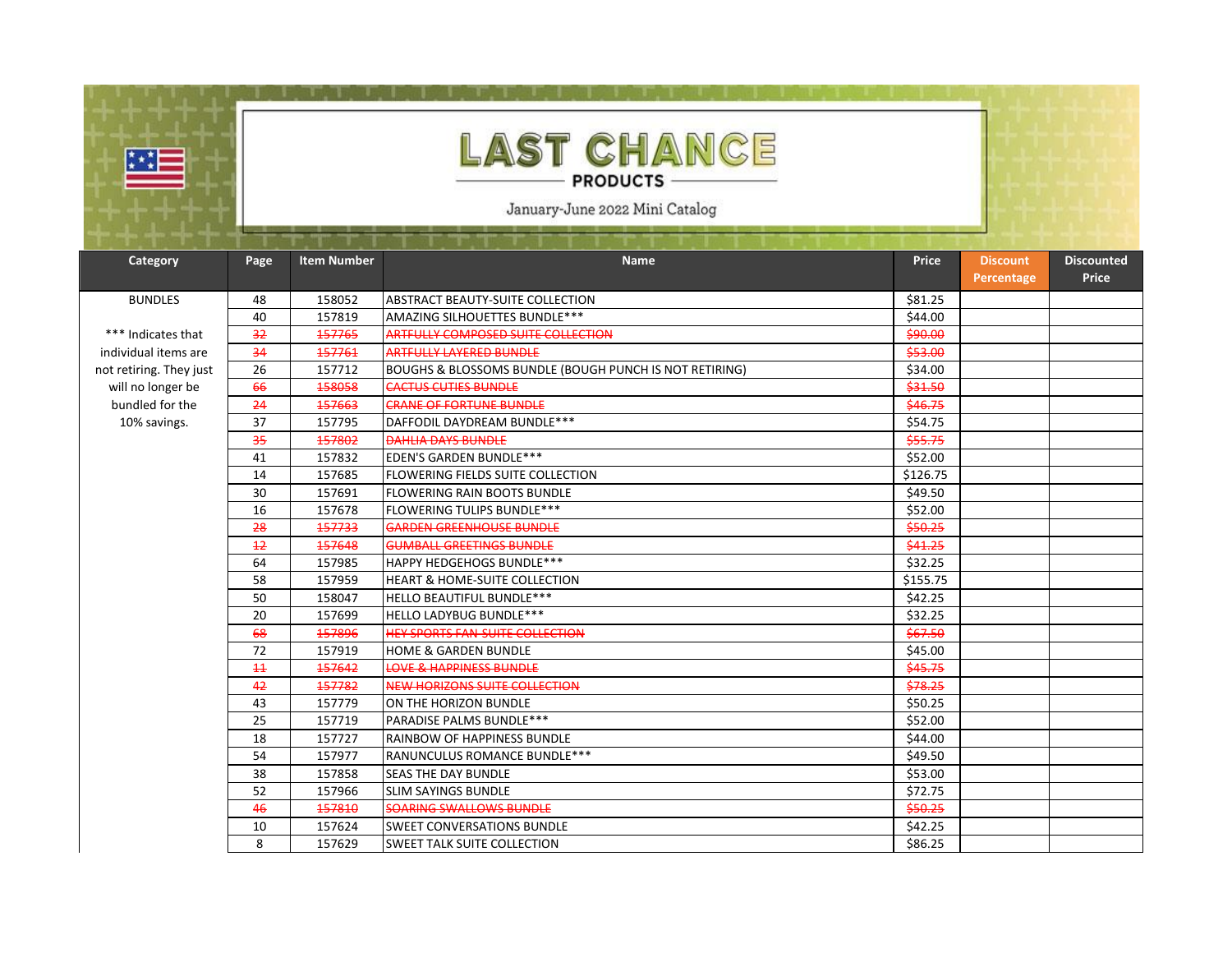| <b>Price</b><br>Percentage<br>157667<br>\$82.75<br>BUNDLES (cont.)<br>22<br>SYMBOLS OF FORTUNE SUITE COLLECTION<br>17<br>157684<br>\$45.75<br>TULIP FIELDS BUNDLE<br>69<br>157893<br>YOUR BIGGEST FAN BUNDLE<br>\$40.50<br>43<br>\$6.30<br><b>EMBELLISHMENTS</b><br>158140<br>1/8" (3.2 MM) COTTON RIBBON COMBO PACK<br>\$9.00<br>30%<br>59<br>149590<br>\$7.00<br>\$4.90<br><b>AND RIBBONS</b><br>3/8" (1 CM) DENIM RIBBON<br>30%<br>\$5.25<br>49<br>158148<br>\$7.50<br>30%<br>ADHESIVE-BACKED HEXAGONS<br>69<br>158143<br>\$7.50<br>\$5.25<br>FAN BAKERS TWINE<br>30%<br>\$5.25<br>12<br>158132<br>FROSTED BEADS ASSORTMENT<br>\$7.50<br>30% |
|-------------------------------------------------------------------------------------------------------------------------------------------------------------------------------------------------------------------------------------------------------------------------------------------------------------------------------------------------------------------------------------------------------------------------------------------------------------------------------------------------------------------------------------------------------------------------------------------------------------------------------------------------|
|                                                                                                                                                                                                                                                                                                                                                                                                                                                                                                                                                                                                                                                 |
|                                                                                                                                                                                                                                                                                                                                                                                                                                                                                                                                                                                                                                                 |
|                                                                                                                                                                                                                                                                                                                                                                                                                                                                                                                                                                                                                                                 |
|                                                                                                                                                                                                                                                                                                                                                                                                                                                                                                                                                                                                                                                 |
|                                                                                                                                                                                                                                                                                                                                                                                                                                                                                                                                                                                                                                                 |
|                                                                                                                                                                                                                                                                                                                                                                                                                                                                                                                                                                                                                                                 |
|                                                                                                                                                                                                                                                                                                                                                                                                                                                                                                                                                                                                                                                 |
|                                                                                                                                                                                                                                                                                                                                                                                                                                                                                                                                                                                                                                                 |
| 12<br>158131<br>\$7.00<br>\$4.90<br><b>GUMBALL MACHINE SHAKER DOMES</b><br>30%                                                                                                                                                                                                                                                                                                                                                                                                                                                                                                                                                                  |
| \$5.25<br>43<br>158141<br>\$7.50<br>30%<br>PEBBLES ENAMEL SHAPES                                                                                                                                                                                                                                                                                                                                                                                                                                                                                                                                                                                |
| \$5.25<br>23<br>158134<br>\$7.50<br>30%<br>POLISHED DOTS                                                                                                                                                                                                                                                                                                                                                                                                                                                                                                                                                                                        |
| \$5.25<br>9<br>158129<br>REAL RED 3/8" (1 CM) FAUX LINEN RIBBON<br>\$7.50<br>30%                                                                                                                                                                                                                                                                                                                                                                                                                                                                                                                                                                |
| 69<br>158144<br>\$8.00<br>30%<br>\$5.60<br>RESIN STARS EMBELLISHMENTS                                                                                                                                                                                                                                                                                                                                                                                                                                                                                                                                                                           |
| 90<br>158460<br>HOST<br>EXPRESSIONS OF FRIENDSHIP HOST CLING STAMP SET *<br>\$13.50                                                                                                                                                                                                                                                                                                                                                                                                                                                                                                                                                             |
| 90<br>158070<br>\$12.50<br>MISCHIEVOUS MICE HOST CLING STAMP SET *                                                                                                                                                                                                                                                                                                                                                                                                                                                                                                                                                                              |
| PAPER<br>49<br>158039<br>\$15.00<br>\$7.50<br>ABSTRACT BEAUTY 4" X 6" (10.2 X 15.2 CM) SPECIALTY DESIGNER SERIES PAPER<br>50%                                                                                                                                                                                                                                                                                                                                                                                                                                                                                                                   |
| \$5.00<br>49<br>158050<br><b>ABSTRACT BEAUTY CARDS &amp; ENVELOPES</b><br>\$10.00<br>50%                                                                                                                                                                                                                                                                                                                                                                                                                                                                                                                                                        |
| \$6.50<br>49<br>158151<br>30%<br>\$4.55<br>ABSTRACT BEAUTY EPHEMERA PACK                                                                                                                                                                                                                                                                                                                                                                                                                                                                                                                                                                        |
| 157750<br>\$10.35<br>33<br>ARTFULLY COMPOSED 12" X 12" (30.5 X 30.5 CM) DESIGNER SERIES PAPER<br>\$11.50<br>10%                                                                                                                                                                                                                                                                                                                                                                                                                                                                                                                                 |
| 157670<br>15<br>FLOWERING FIELDS 12" X 12" (30.5 X 30.5 CM) DESIGNER SERIES PAPER<br>\$11.50<br>30%<br>\$8.05                                                                                                                                                                                                                                                                                                                                                                                                                                                                                                                                   |
| 59<br>157928<br>HEART & HOME 12" X 12" (30.5 X 30.5 CM) DESIGNER SERIES PAPER<br>\$11.50<br>10%<br>\$10.35                                                                                                                                                                                                                                                                                                                                                                                                                                                                                                                                      |
| 59<br>157956<br>\$5.00<br>10%<br>\$4.50<br><b>HEART &amp; HOME DOILIES</b>                                                                                                                                                                                                                                                                                                                                                                                                                                                                                                                                                                      |
| 59<br>157957<br>HEART & HOME MEMORIES & MORE CARD PACK<br>\$10.00<br>30%<br>\$7.00                                                                                                                                                                                                                                                                                                                                                                                                                                                                                                                                                              |
| 59<br>\$9.00<br>157958<br>HEART & HOME MEMORIES & MORE CARDS & ENVELOPES<br>\$10.00<br>10%                                                                                                                                                                                                                                                                                                                                                                                                                                                                                                                                                      |
| 69<br>\$5.75<br>157882<br>\$11.50<br>50%<br>HEY SPORTS FAN 12" X 12" (30.5 X 30.5 CM) DESIGNER SERIES PAPER                                                                                                                                                                                                                                                                                                                                                                                                                                                                                                                                     |
| 23<br>157666<br>\$6.00<br>30%<br>\$4.20<br>MOTHER OF PEARL 12" X 12" (30.5 X 30.5 CM) SPECIALTY PAPER                                                                                                                                                                                                                                                                                                                                                                                                                                                                                                                                           |
| 43<br>157768<br>NEW HORIZONS 6" X 6" (15.2 X 15.2 CM) DESIGNER SERIES PAPER<br>\$11.50                                                                                                                                                                                                                                                                                                                                                                                                                                                                                                                                                          |
| 67<br>158068<br>\$5.00<br>\$3.50<br>SUPPLE SHIMMER 12" X 12" (30.5 X 30.5 CM) SPECIALTY PAPER<br>30%                                                                                                                                                                                                                                                                                                                                                                                                                                                                                                                                            |
| 9<br>157628<br>50%<br>\$5.00<br><b>SWEET LITTLE BOXES</b><br>\$10.00                                                                                                                                                                                                                                                                                                                                                                                                                                                                                                                                                                            |
| 9<br>157616<br>50%<br>\$5.75<br>SWEET TALK 12" X 12" (30.5 X 30.5 CM) DESIGNER SERIES PAPER<br>\$11.50                                                                                                                                                                                                                                                                                                                                                                                                                                                                                                                                          |
| 23<br>157652<br>SYMBOLS OF FORTUNE 12" X 12" (30.5 X 30.5 CM) SPECIALTY DESIGNER SERIES PAPER<br>\$15.00<br>50%<br>\$7.50                                                                                                                                                                                                                                                                                                                                                                                                                                                                                                                       |
| 53<br>158026<br>BEST DELIVERY PHOTOPOLYMER STAMP SET<br>\$17.00                                                                                                                                                                                                                                                                                                                                                                                                                                                                                                                                                                                 |
| 26<br>157703<br>\$20.00<br><b>BOUGHS &amp; BLOSSOMS CLING STAMP SET</b>                                                                                                                                                                                                                                                                                                                                                                                                                                                                                                                                                                         |
| 55<br>157884<br><b>BRAGWORTHY CLING STAMP SET</b><br>\$19.00<br>50%<br>\$9.50                                                                                                                                                                                                                                                                                                                                                                                                                                                                                                                                                                   |
| 73<br>157926<br>\$20.00<br>BRAVE VIKINGS CLING STAMP SET                                                                                                                                                                                                                                                                                                                                                                                                                                                                                                                                                                                        |
| <b>STAMP SETS</b><br>34<br>157752<br>ARTFULLY LAYERED CLING STAMP SET<br>\$24.00                                                                                                                                                                                                                                                                                                                                                                                                                                                                                                                                                                |
| 66<br>158056<br>\$17.00<br>CACTUS CUTIES PHOTOPOLYMER STAMP SET                                                                                                                                                                                                                                                                                                                                                                                                                                                                                                                                                                                 |
| 63<br>158037<br>\$23.00<br>CATCH YOU LATER CLING STAMP SET                                                                                                                                                                                                                                                                                                                                                                                                                                                                                                                                                                                      |
| 24<br>157654<br>\$23.00<br><b>CRANE OF FORTUNE CLING STAMP SET</b>                                                                                                                                                                                                                                                                                                                                                                                                                                                                                                                                                                              |
| 35<br>457799<br>DAHLIA DAYS CLING STAMP SET<br>\$23.00                                                                                                                                                                                                                                                                                                                                                                                                                                                                                                                                                                                          |
| 27<br>\$23.00<br>157737<br>EASTER FRIENDS CLING STAMP SET                                                                                                                                                                                                                                                                                                                                                                                                                                                                                                                                                                                       |